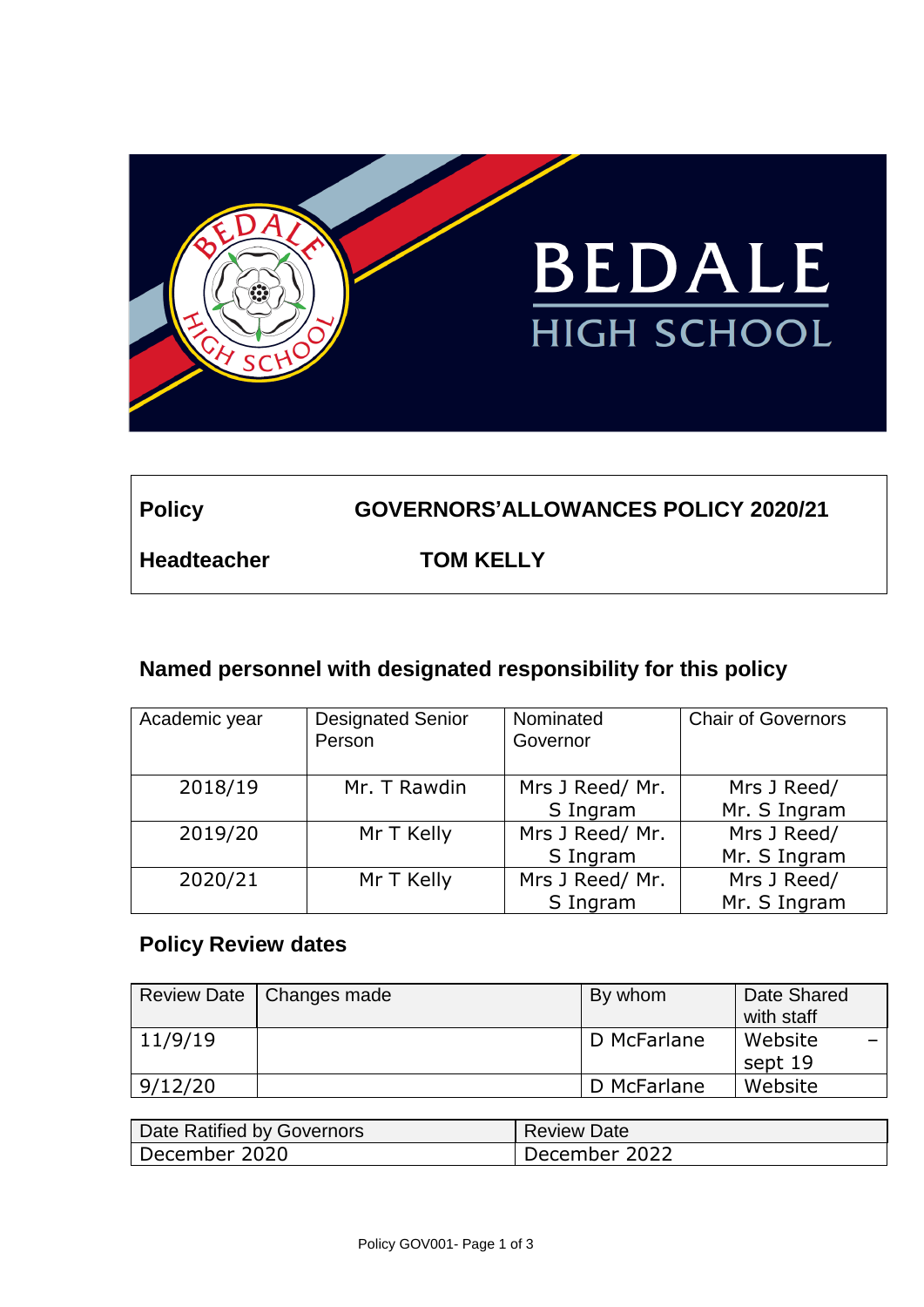# **Bedale High School**

## **Scheme for Paying Governors' Allowances Policy**

- 1. Governors may claim allowances in respect of actual expenditure incurred whilst attending meetings of the Governing Body, undertaking governor development and otherwise acting on behalf of the Governing Body.
- 2. Governors may not claim for actual or potential loss of earnings or income.
- 3. All Governors (and any Associate Members) are eligible to claim allowances in accordance with this scheme.

## **Eligible Expenses**

- 4. Categories of eligible expenditure are as follows:
	- Child care or baby sitting expenses, where these are not provided by a relative or partner;
	- Care arrangements for an elderly or dependent relative, where these are not provided by a relative or partner;
	- Telephone calls, postage and incidental office items;
	- Travel:
	- **Subsistence**

#### **Allowance Rates**

- 5. Rates at which allowances are payable are as follows:
	- Care arrangements: Actual costs incurred up to a maximum of £9 per hour. In exceptional circumstances such other sum as may be agreed by the Chair of the Governing Body prior to any costs being incurred;
	- Telephone calls and postage: Actual costs incurred;
	- Travel rates: Mileage rate of 45p per mile for journeys greater than 8 miles each way (the distance from school to county hall). It is expected that governors will use their best efforts to reduce costs by car sharing;
	- For public transport, actual costs incurred. However, where more than one class of fare is available, the rate shall be limited to second-class fares. For travel by taxi or private hire vehicle the cost per journey must not exceed the rate set by the relevant licensing authority;